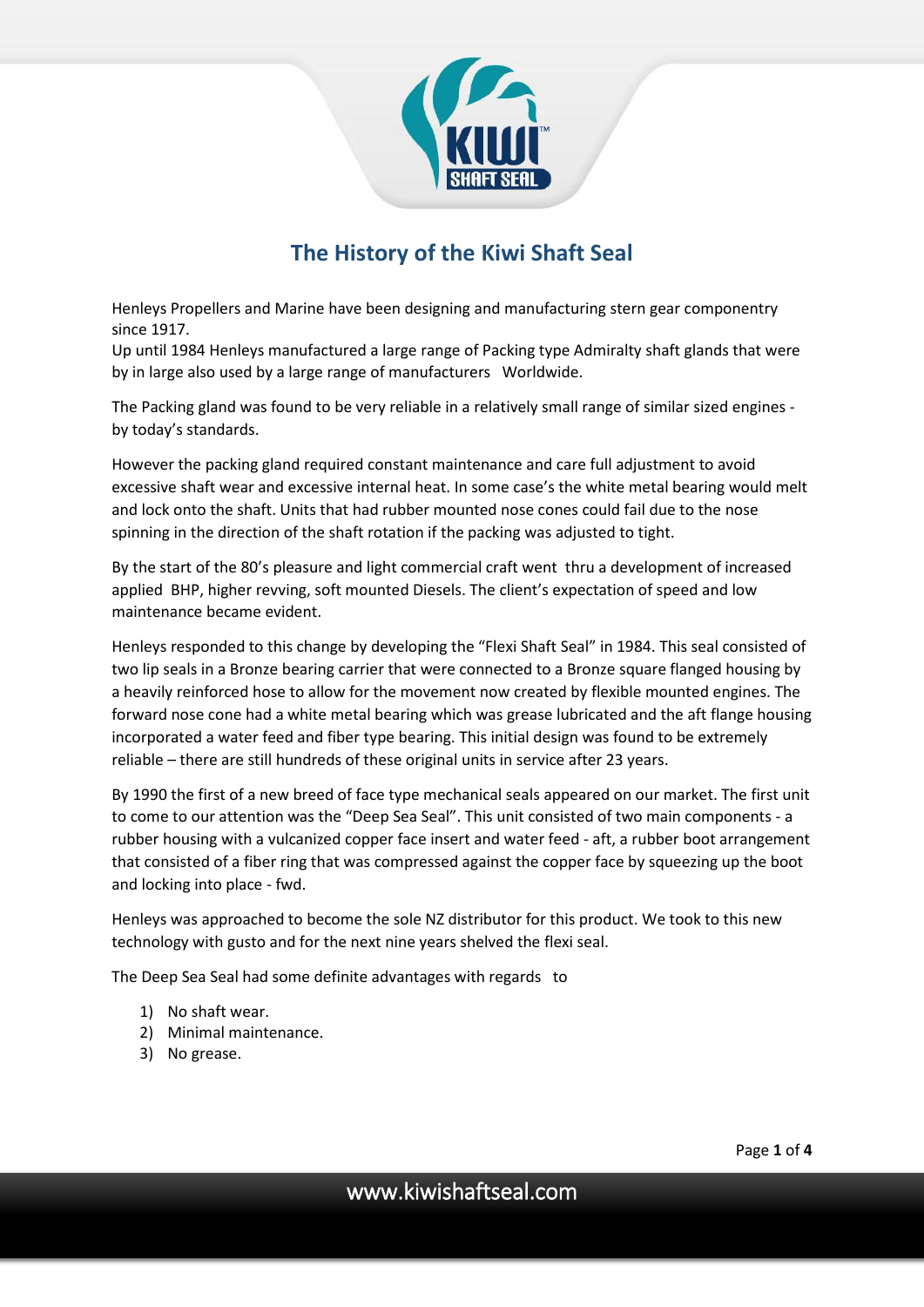

The following negatives started to appear after the first two years of service in a relatively high percentage of units sold.

- 1) The rubber lost its memory and the face compression / water seal was compromised.
- 2) Over time the vulcanizing from the rubber to the copper disc failed which caused leakage from behind the face and if the forward boot was pulled back the copper disc would drop out causing a major failure.
- 3) Excessive wear of the copper disc by the fibre ring .
- 4) Should the engine move forward excessively on its mounts then the seal face would come apart and allow a large volume of water into the vessel in a very short span of time.

After two years of excitement and two years of cleaning up the mess Henleys thought there had to be a better way!

We began a search for the next generation of mechanical seal. Out of the USA came the PSS shaft seal. This seal had a set of compressible bellows that connected to the stern tube – aft end; water cooled Carbon face nose cone that had a highly polished face that was similar to the standard industrial type mechanical seals. Up against this carbon face was a SS collar that was mounted onto the shaft and sealed by two "o" rings. The Collar was locked into its compression position via two hollow face grub screws that also had locking grub screws.

This design showed some definite improvements over the earlier "Deep Sea Seal".

- 1) Only one end relied on rubber memory to maintain seal face alignment and compression.
- 2) The copper and fiber ring was gone carbon face and SS gave significantly better life as wearing components.
- 3) No grease
- 4) No perceived maintenance, however we always advised our clients to check the seal every time the boat was used.

After some initial research on this new product Henleys became the sole NZ distributor for the PSS shaft seal. During the next five years we supplied hundreds of units to both our domestic market and also vessels destined for export. After three years of consistent sales on the PSS seal we started to see a few issues develop. While these were not of the same scale as our previous face seal – when things went wrong our client's safety was put at risk due to the following situations.

- 1) The rubber bellows lost memory which caused the unit to spray a black band of carbon in a 90 degree line off the seal face around the engine room.
- 2) If the exit point of the stern tube was blocked off by fishing line or a failed bearing then the pressure from the water feed caused the bellows to expand and in some cases split. This allowed large volumes of water into the engine room in a very short span of time. In some cases the skipper would head for land at max speed which further exasperated the problem as the water feed from the engine to the seal increased the volume of water into the hull.
- 3) The SS rotor suffered crevice corrosion on the wear face to the carbon compromising the seal face.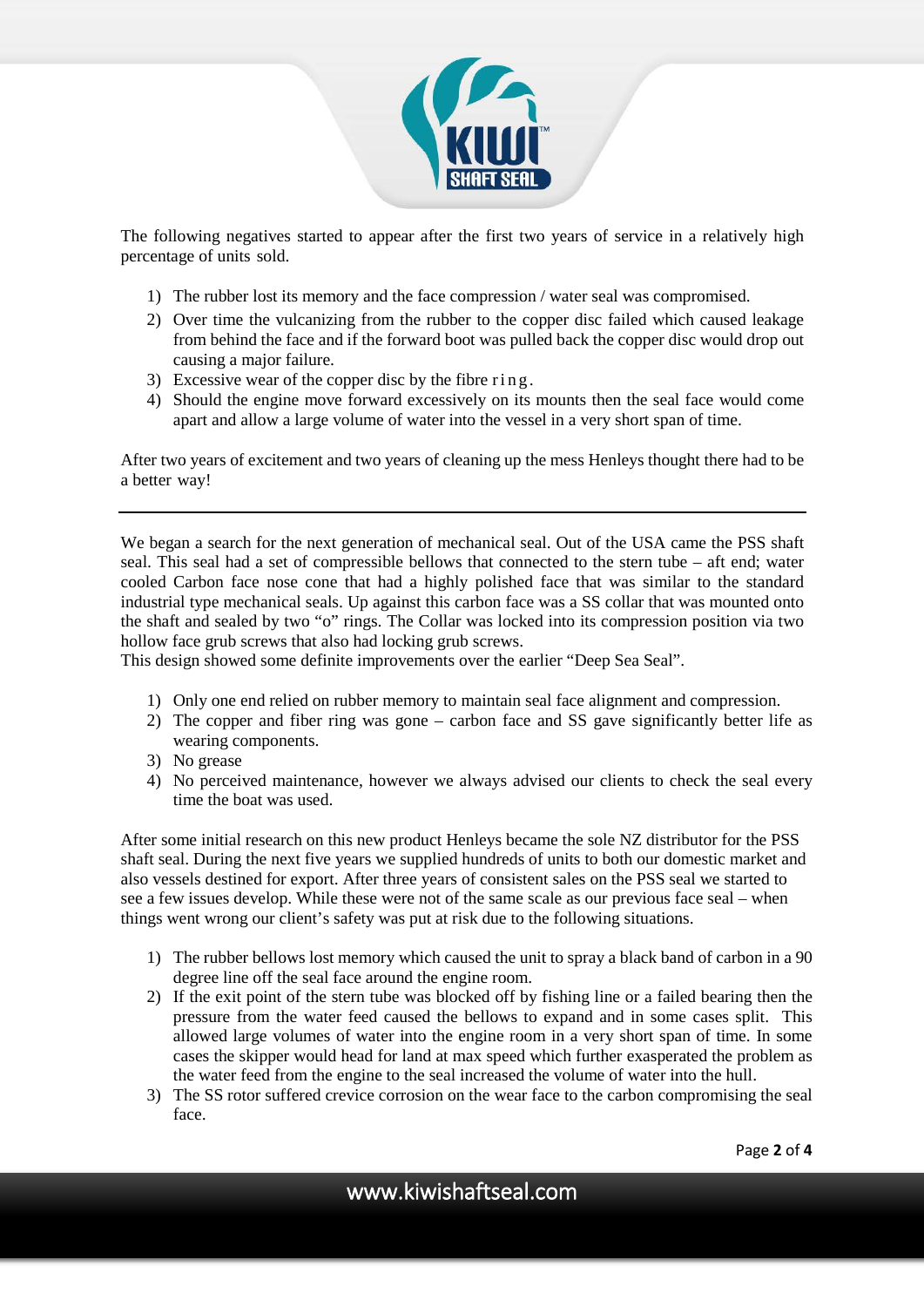

- 4) The SS rotor could creep forward which would allow the seal faces to come apart.
- 5) Should the engine move excessively forward if the vessel came into contact with rocks or another boat then the seal faces would part allowing a large volume of water into the engine room in a very short span of time.
- 6) The carbon was prone to cracking at the point of entry with the water feed tail.
- 7) The carbon nose cone would split, chip or crack if an object was accidentally dropped or came into contact with the face.

### In conclusion:

If the seal ran as designed it was dry and safe. If it failed due to any of the above then the nature of the design allowed a significant volume of water into the vessel in a very short span of time which in some cases put the crew in a high risk situation.

In our fifth year of representing the PSS seal in New Zealand we decided to decline the agency and continue to further develop our lip seal design.

Our first step was to conduct an extensive survey on what the client is looking for or expects from a shaft seal as this product represents one of the most vulnerable points in any type of water craft. The following results are listed in order of preference from our clients.

### 1. **Safety:**

Without doubt when the client stood back and looked past the sales promotions, the overriding issue was that the skipper wanted to ensure the long term safety of his family, crew and passengers.

### **2. No Maintenance:**

This was an expectation largely developed on the back of the available mechanical type face seals that had transformed clients from the rigors of a packing gland to a relatively maintenance free device.

### **3. Ease of installation:**

This was mainly put forward by the boat builders and engineers who demanded a simple yet full proof system that could interchange with the majority of shaft and stern tube sizes available on today's markets.

# **Our survey highlighted the following:**

For the sake of a few hundred dollars – if the skipper was given the choice would he put his crew / family at risk?

# **The answer was a definite NO!**